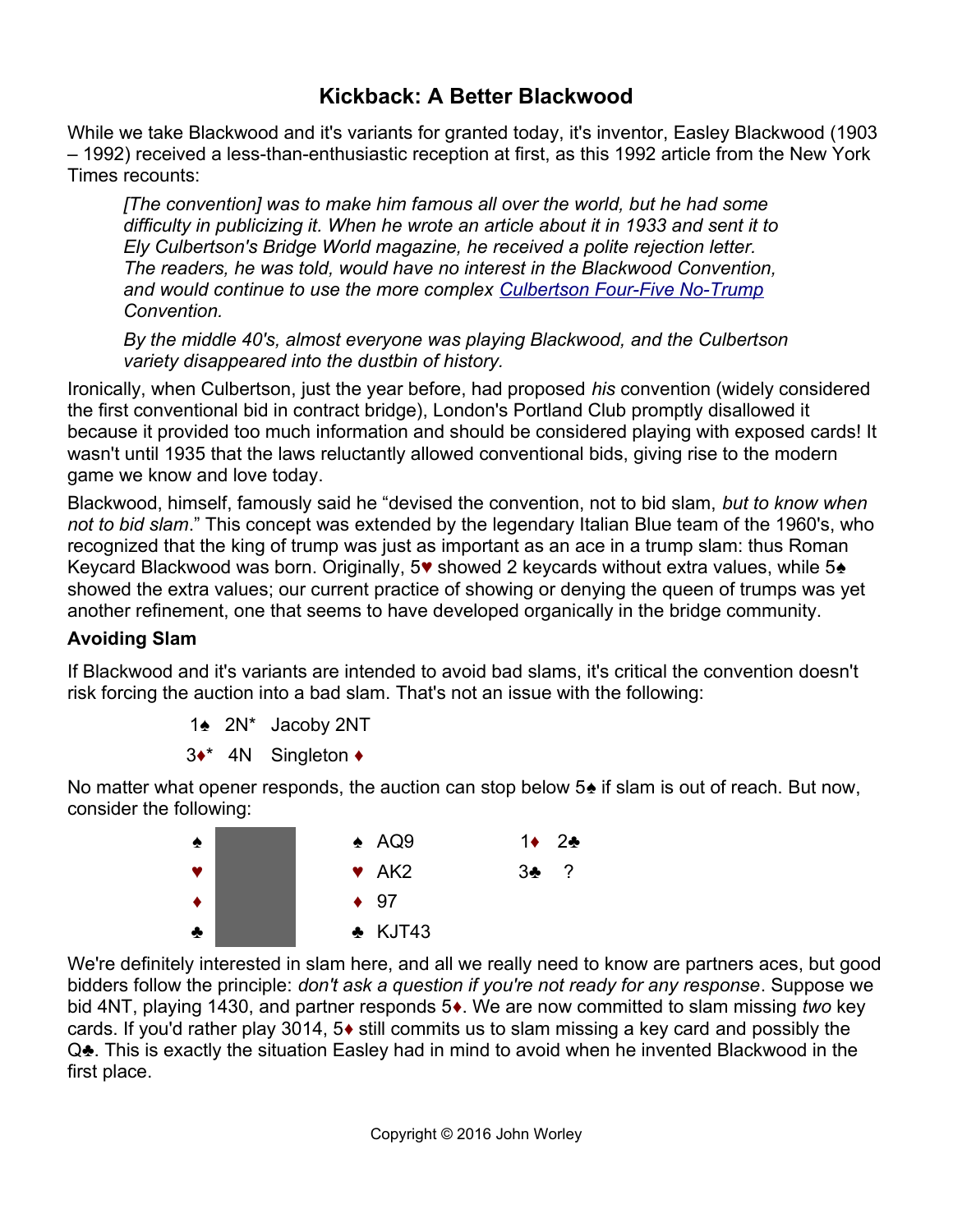## **The Minors: The Poor Stepchildren of Bridge**

It's clear Blackwood works perfectly when spades are trump, reasonably well for hearts, but is very risky for the minors. In some ways, RKC makes the problem worse, because the higher bids no longer promise more aces, which mitigates the risk of being forced to slam. Minor suits already have to bid higher than the majors, and score less for bidding the same. Even trying for slam, they get short shrift.

To address this, other conventions have been developed. One in common use is *minorwood*. In this convention, a *voluntary* bid of 4 of the agreed minor is ace-asking; responses are step-wise the same as whatever version of Blackwood the partnership uses. For example, if we're playing 1430:

| Key                         | 4                                       | 4♦ | 4NT            |
|-----------------------------|-----------------------------------------|----|----------------|
| Cards                       | $(\triangle$ trump) $(\triangle$ trump) |    | (Majors)       |
| $1 - 4$                     | 4♦                                      | 4♥ | 5 <sub>2</sub> |
| $0 - 3$                     | 4♥                                      | 4♠ | 5♦             |
| $\mathcal{D}_{\mathcal{L}}$ | 4♠                                      | 4Ν | 5۷             |
| $2 + O$                     | 4N                                      | 54 | 54             |

This clearly solves the problem of forcing ourselves into a questionable, or even bad slam, but there are tactical problems when those pesky opponents get into the auction and chew up our precious bidding space. For example:

> 1♣ 1♥ 2♣ 3♥ 4♣ ???

Like any convention, handling interference is a matter of partnership agreement. In this sequence, perhaps 4♣ is just competitive, and a maximal double invites, but if partner bids 4♣ after the double, is it sign-off or minorwood?

# **Useful Space Principle (USP)**

The Useful Space Principle (USP) was expounded in a series of Bridge World articles by Jeff Rubens published from November 1980 through April 1981. The Bridge World glossary succinctly describes USP as "a partnership's assigning meanings to actions so that the remaining bidding space matches the needs of the auction." In practical terms, it means reordering bids to leave the most space for when it's needed.

Some examples of USP conventions are Jacoby transfers, inverted minors (even though these were developed long before USP was codified), structured game-tries, relay Drury, transfers after take-out doubles, transfer responses to overcalls, and, one of my favorites, Vasilevsky.

## **[Kickback](http://www.bridgeguys.com/Conventions/kickback_jeff_rubens.html) (1981)**

Kickback is a contribution from Jeff Rubens based on USP. It's basic structure is: *a 4-level bid one*  step over the agreed trump suit is ace-asking<sup>[1](#page-1-0)</sup>. Responses are, step-wise, exactly the same as whatever flavor of Blackwood your partnership plays; if spades are trumps, it's exactly the same.

<span id="page-1-0"></span><sup>1</sup> Unless 4N is the ace-asking bid, these bids and subsequent bids are *delayed alerts* and *must* be announced to the defenders *before* the open lead is faced.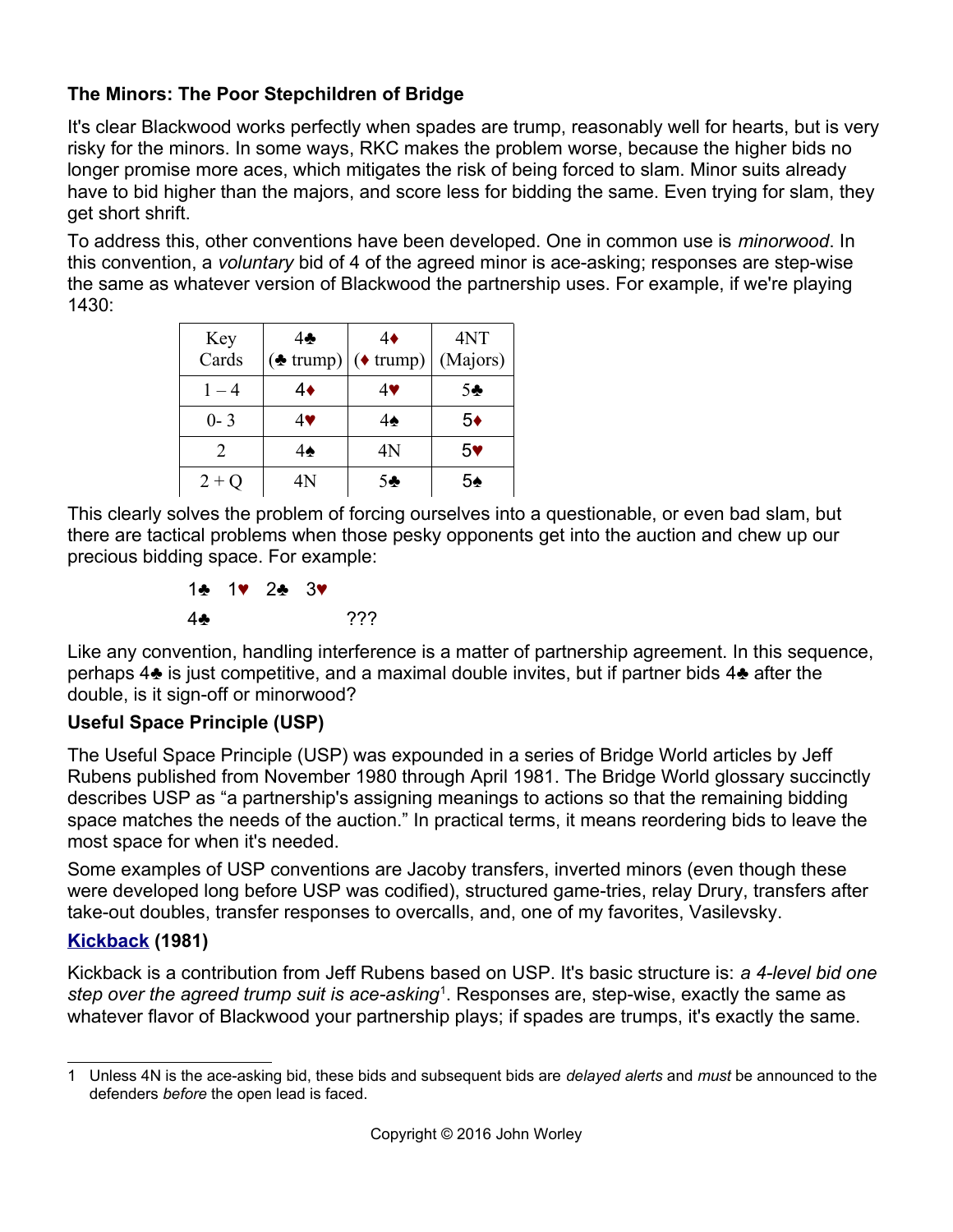So, playing 1430, the asking bids and responses would be:

|                     | <b>Asking Bid</b> |                |                |                                                                             |  |  |  |  |  |
|---------------------|-------------------|----------------|----------------|-----------------------------------------------------------------------------|--|--|--|--|--|
| <b>Key</b><br>Cards | $4\bullet$        | 4♥             | 4♠             | 4N<br>(♦ trump) $ $ (♦ trump) $ $ (♥ trump) $ $ (♦ trump)<br>5 <sub>2</sub> |  |  |  |  |  |
| $1 - 4$             | 4♥                | 4♠             | 4N             |                                                                             |  |  |  |  |  |
| $0 - 3$             | 4♠                | 4N             | 5 <sub>2</sub> | $5*$                                                                        |  |  |  |  |  |
| $\mathfrak{D}$      | 4N                | 5 <sub>2</sub> | 5♦             | 5 <sub>v</sub>                                                              |  |  |  |  |  |
| $2+Q$               | 5♣                | 5♦             | 5♥             | 5♠                                                                          |  |  |  |  |  |

Regardless of the trump suit, we never get above the 5 level, which is especially important for the minors. Unlike minorwood, using the bid above the agreed suit is much less likely to be ambiguous, even in a contested auctions.

## **Asking for Kings**

Now that you've taken the first step, let's assume you want to investigate further. Naturally, the king-ask bid is the suit above the trump suit at the 5 level. I strongly prefer *cheapest king*:

- $\triangleright$  The responses pinpoint which king responder has, whereas a response of 1 king is maximally ambiguous.
- $\triangleright$  The higher responses are unlikely to be used when giving count: how often will responder have 2, and even less likely, 3 kings?
- $\vee$  Responder can show and deny kings in one well-defined bid.

Normally, we would just bid the lowest-suit king. However, an adjustment necessary after certain asking bids. Consider the following Kickback sequence with diamonds as trump:

- 4♥ 5♣ Kickback in ♦, showing 2 w/o the queen
- 5♥ ?? King ask; responder wants to show K♥

Obviously, responder cannot bid 6♥ to show the king since it bypasses 6♦, so we apply USP and use the otherwise-idle 5N bid instead! It does take some getting used to, but the specific king-ask rules are:

- 1. The king of the kickback suit is shown with a bid of 5N
- 2. The "cheapest" king is the king which can be shown by the *lowest sufficient bid,* not necessarily the lowest suit.

Of course, since the kickback "suit" for spades is no-trump, the first rule does not apply when spades are trump. Let's look at the possible responses in the above auction:

- 4♥ 5♣ Kickback in ♦; shows 2 w/o the queen
- 5♥ Specific-king ask:
	- 5♠ Responder has K♠
	- 5N Responder has K♥, *denies* K♠
	- 6♣ Responder has K♣, *denies* K♥ *or* K♠
	- 6♦ Responder has no outside kings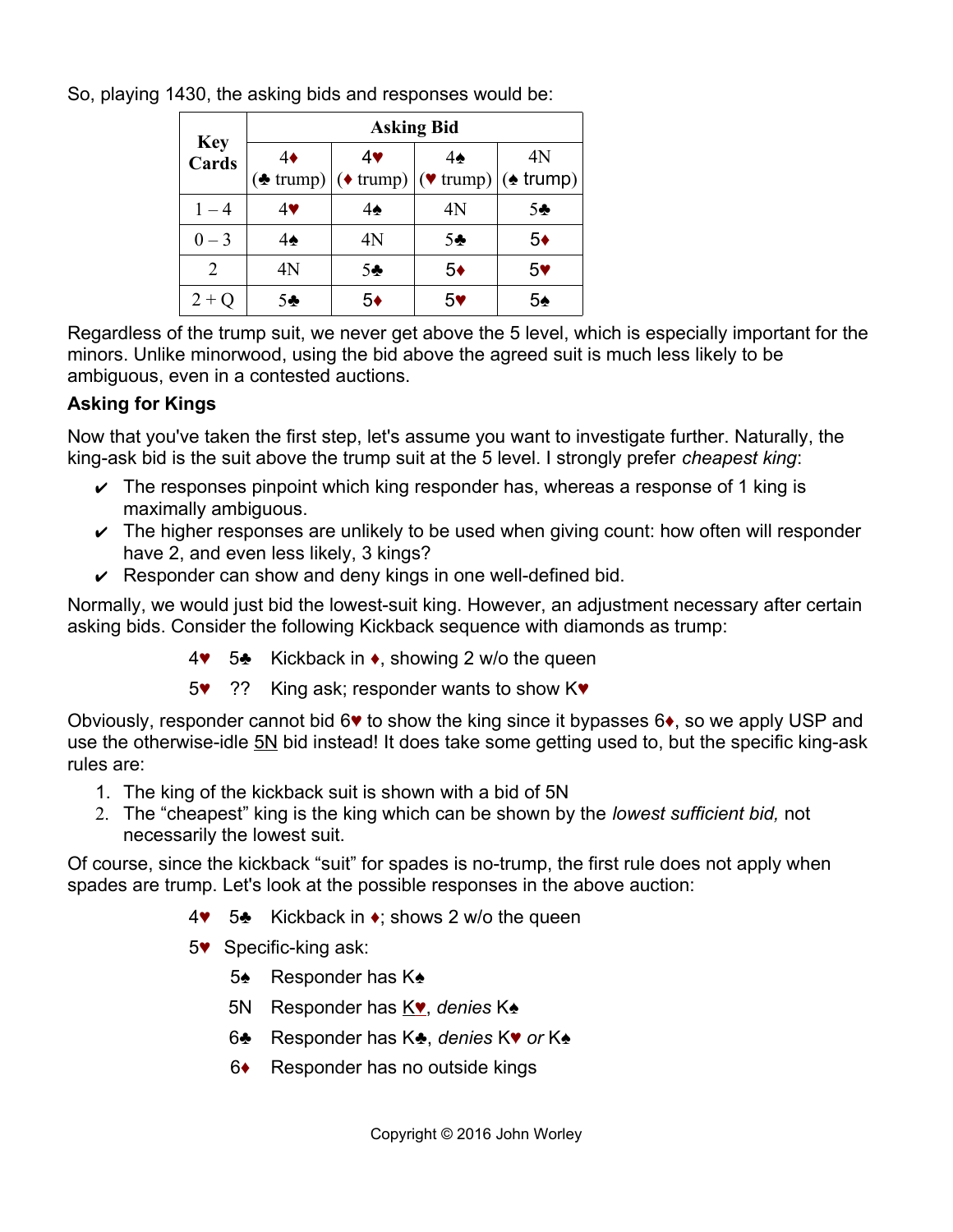Let's revisit the earlier hand as see how these new tools help us reach the right contract:

| $\bullet$ 2 |                           | $\triangle$ AQ9   | $1\bullet 2\bullet$ |                                                                  |
|-------------|---------------------------|-------------------|---------------------|------------------------------------------------------------------|
|             | $\blacktriangledown$ T754 | $\bullet$ AK2     |                     | 3♣ 4♦ Kickback in ♣                                              |
|             | $\leftrightarrow$ AK86    | $\bullet$ 97      |                     | $5\clubsuit$ 5 $\spadesuit$ 2+Q; King Ask                        |
|             | $\triangle$ AQ97          | $\triangle$ KJT43 |                     | 5N $6\clubsuit$ K $\bullet$ , denies K $\bullet$ and K $\bullet$ |

After partner's 5N response, the captain knows to stop in 6♣, expecting one loser in the majors.

## **Asking for the Queen**

When the Kickback response doesn't show or deny holding the queen of trumps, there are one or two bids available for the *queen ask.* I favor always using the bid *one below the trump suit* because it's the same bid each time<sup>[2](#page-3-0)</sup>. This is based on a corollary to USP: the higher the bid, the more specific the meaning. For example:

- 4♠ 4N Kickback in ♥; showing 1 or 4
- 5♦ Queen ask:
	- 5♥ Denies holding the queen
	- 5♠ Q♥ + K♠
	- 5N  $Q\Psi$  + K $\bullet$ , denies holding K $\bullet$
	- 6♣  $Q\Psi$  + K♣, denies holding K♠ or K♦
	- 6♦ Q♥, no outside K

Note here that we've once again applied USP and used the idle bid of 5N to show the king that would otherwise require us to jump 5 levels.

## **When the Opponents Interfere**

If you're using any form of ace-asking, you and your partner should agree how to handle interference. The suggested method to use with Kickback, or any step-wise response structure, is DOPI: **D**ouble for the 1st step, **P**ass for the 2nd step, *then bid up the line*.

If the opponents double for lead direction (more likely over Kickback), **[Billy Miller](http://www.northerncoloradobridge.com/archives/playerscorner/BillyMiller.pdf)** suggests the following<sup>[3](#page-3-1)</sup>: pass without a 1<sup>st</sup>- or 2<sup>nd</sup>-round control in the Kickback suit, respond normally with one. After a pass, the Kickback bidder can sign-off at the 5-level, or *redouble* to show control and re-ask partner to show keycards.

Regardless of your methods, practice handling interference *before* you try it at the table.

# **Grand-Slam King Ask[4](#page-3-2)**

Frequently, the difference between a small slam and taking all 13 tricks is whether the partnership holds a specific outside king. Using Kickback, the king-ask and queen-ask structure gives us the useful space to to exactly that without getting above the 6 level.

<span id="page-3-0"></span><sup>2</sup> This also leaves the second step (e.g.  $4\triangleq -4NT - 5\triangleq$ ) for future treatments

<span id="page-3-1"></span><sup>3</sup> Thanks to Joe Pieper for this reference

<span id="page-3-2"></span><sup>4</sup> The author is unaware of any previous discussion of this treatment